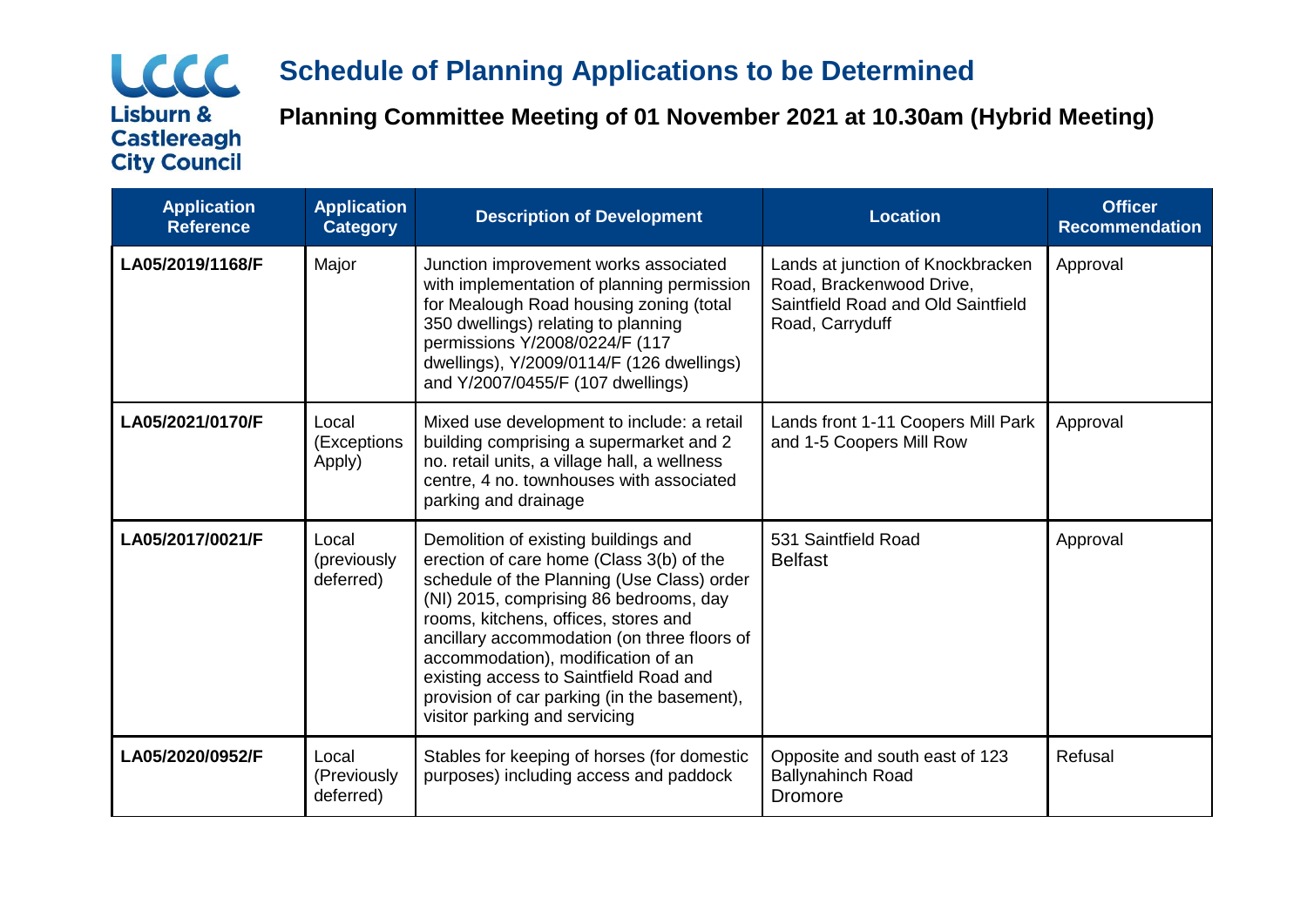## LCCC **Lisburn & Castlereagh City Council**

# **Schedule of Planning Applications to be Determined**

**Planning Committee Meeting of 01 November 2021 at 10.30am (Hybrid Meeting)**

| <b>Application</b><br><b>Reference</b> | <b>Application</b><br><b>Category</b> | <b>Description of Development</b>                                                                                                                                                                                                        | <b>Location</b>                                                                                       | <b>Officer</b><br><b>Recommendation</b> |
|----------------------------------------|---------------------------------------|------------------------------------------------------------------------------------------------------------------------------------------------------------------------------------------------------------------------------------------|-------------------------------------------------------------------------------------------------------|-----------------------------------------|
| LA05/2021/0562/F                       | Local<br>(Mandatory)                  | New metal clad, driving range to rear of<br>golf club's service yard on unused grassed<br>area with mono pitch roof varying in height<br>from 3.1m to 3.6m high. Colour of metal<br>cladding to match existing service yard<br>buildings | <b>Aberdelgy Golf Course</b><br><b>Bells Lane</b><br>Lisburn                                          | Approval                                |
| LA05/2021/0816/F                       | (Local<br>(Mandatory)                 | Proposed modular office accommodation                                                                                                                                                                                                    | <b>Carryduff Home Recycling Centre</b><br>8 Comber Road<br>Carryduff                                  | Approval                                |
| LA05/2018/0979/F                       | (Local<br>(Mandatory)                 | Provision of footway, road alterations,<br>landscaping and traffic calming measures<br>implemented                                                                                                                                       | 12 Lurgan Road to 2 Lurgan Road<br>at the junction of Lurgan Road and<br>Soldierstown Road<br>Aghalee | Approval                                |

## Speaking Requests

### **Please note that failure to comply with the following criteria will result in an invalid request to speak**:

- 1. Requests to speak on any of the planning applications listed should be received in writing to the Planning Unit or by email to planning@lisburncastlereagh.gov.uk no later than 12 noon on the last working day prior to the scheduled Committee meeting.
- 2. The request should state whether the intention is to speak in support of or in opposition to the relevant planning application. Requests must be accompanied with a written representation of no longer than two sides of an A4 page typed in Arial font, minimum size 10 summarising the points to be addressed and provide supplementary information (to include, for example, photographs or otherwise) in support of your case. The written submission is not intended to replace a speaking note if a speaker wishes to expand on the points raised in the meeting.
- 3. A contact number and email address must be provided to allow individuals to be invited to/participate in virtual meetings.
- 4. Late requests may be accepted by the Chair of the Committee in exceptional circumstances.